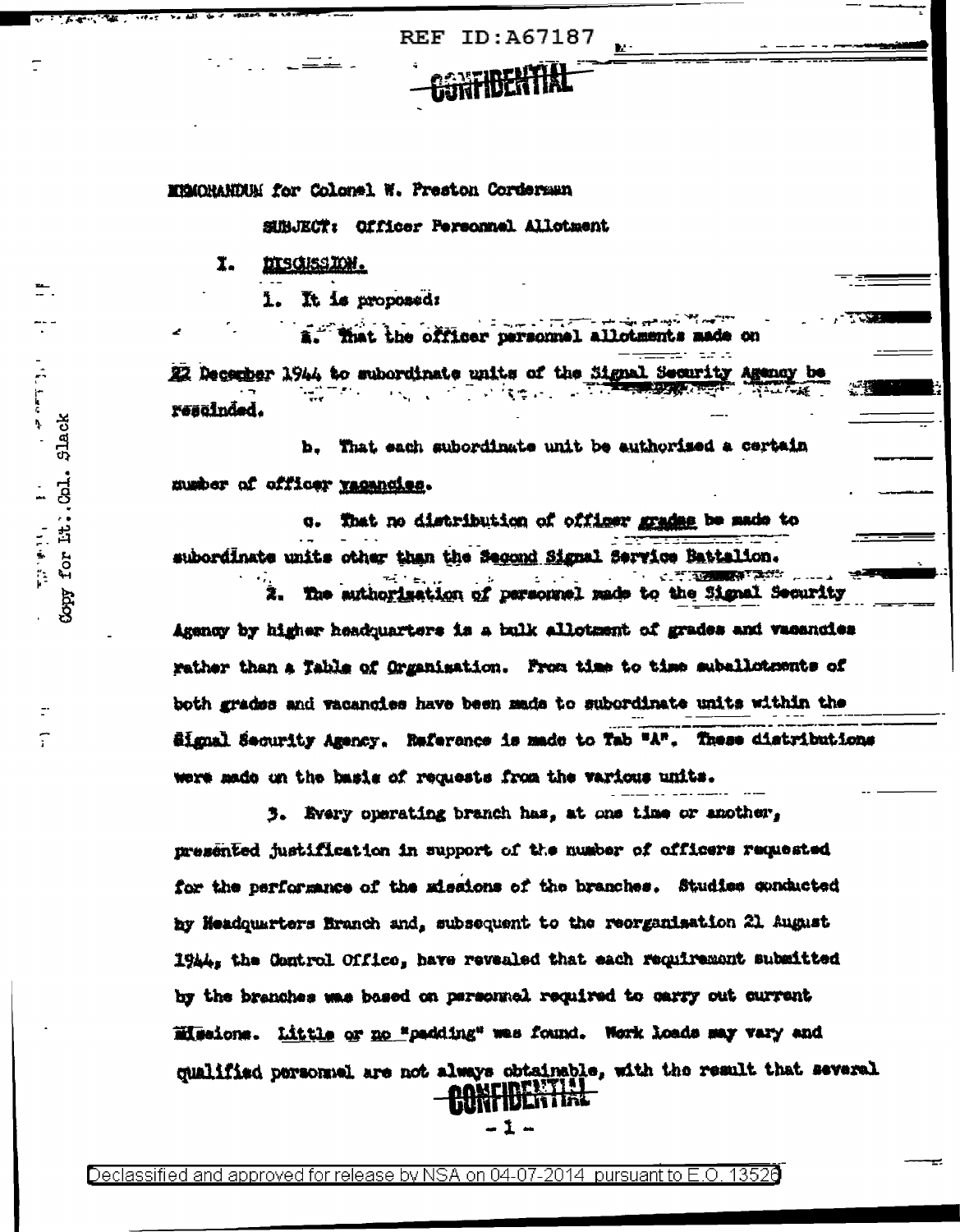

 $\mathcal{A}$  .

of the branches are substantially under their presently authorized officer strength. This condition, projected to the Agency level, has saused the Signal Security Agensy to be understrangth in officer personnel.

A. Almost no justification other than by a comparison of the structural organization to a field command, could have been offered by the branches in support of their request for allotments of grades because job audits of officer positions, to determine the maximum grades which could be held by incumbents, were never conducted. Consequently, allotments of grades were made arbitrarily.

5. Arguments presented in favor of allocating officer yacancies to subordinate units are:

a. Each subordinate unit head "knows where he stands". When requirements exist, he may produre additional officers up to the atrength authorized without the necessity of providing detailed justification in every case.

b. Considerable flexibility is provided at branch level for reorganisation to maet new problems, assignments of duties, and for the training of certain officers in functions for which it is known overseas reculrements will exist at a future date.

o. Distribution of officer vacancies to branches and. hence, to specific positions, indicates to higher headquarters that the total allotment of the Signal Security Agency is required to perform the Agenor's mission. On the other hand, if vacancies were not alloted and a large number were held in reserve by the Commanding Officer, higher authorities might well conflinde that the total allotment of the Agency is in excess of the actual requirements.

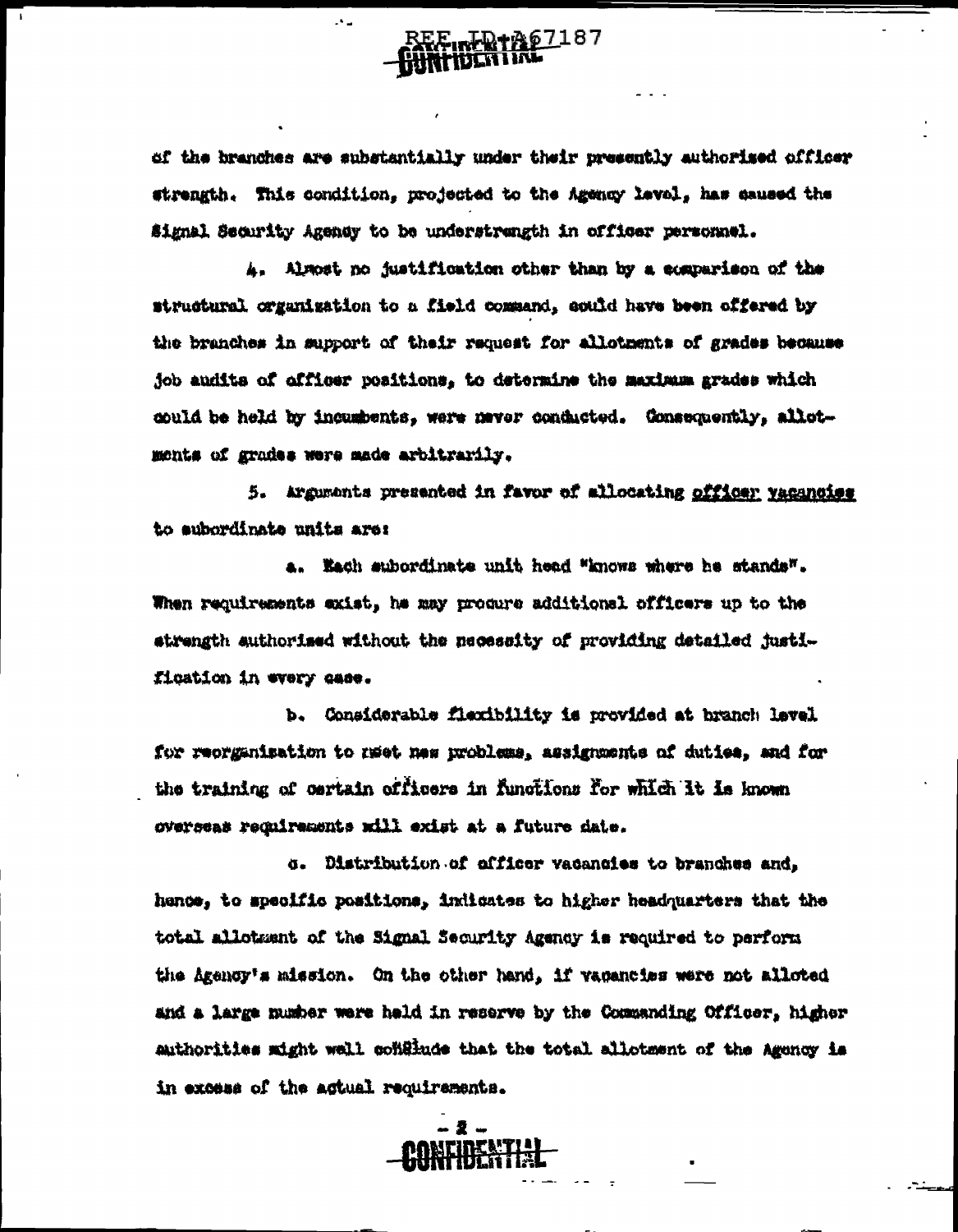**REF ID: A67187** 

 $\blacksquare$ 

6. Arguments presented against the allotaent of officer yacancies to lower echelons are:

a. From the viewpoint of the Commanding Officer, considerable inflexibility exists in the matter of providing those units having justifiable requirements with increases in their allotments. As an excellent case in point, the following is submitted:

> (1) The Development Branch was authorized a strength of forty two (42) officers on 22 December 1944. Forty  $(40)$  are currently assigned and two  $(2)$ are on requisition. A considerable workload, brought about by a backlog and by recent improvements in the development of aryptographic equipment, exists at this date. Because of the inability of the Personnel Branch to procure qualified civilian mechanics and engineers, and because of the restrictions placed on the producement of enlisted personnel, it has been necessary for the Davelopment Branch to request forty nine (49) additional officers. Since all except fourteen (14) vacancies of the bulk allotrænt of the Agency have been suballoted, it will be necessary to "rob" some other branch to meet the requirements of the Development Branch. The Personnel Control Committee is presently studying this case and will make appropriate recommendations to the Commanding Officer.

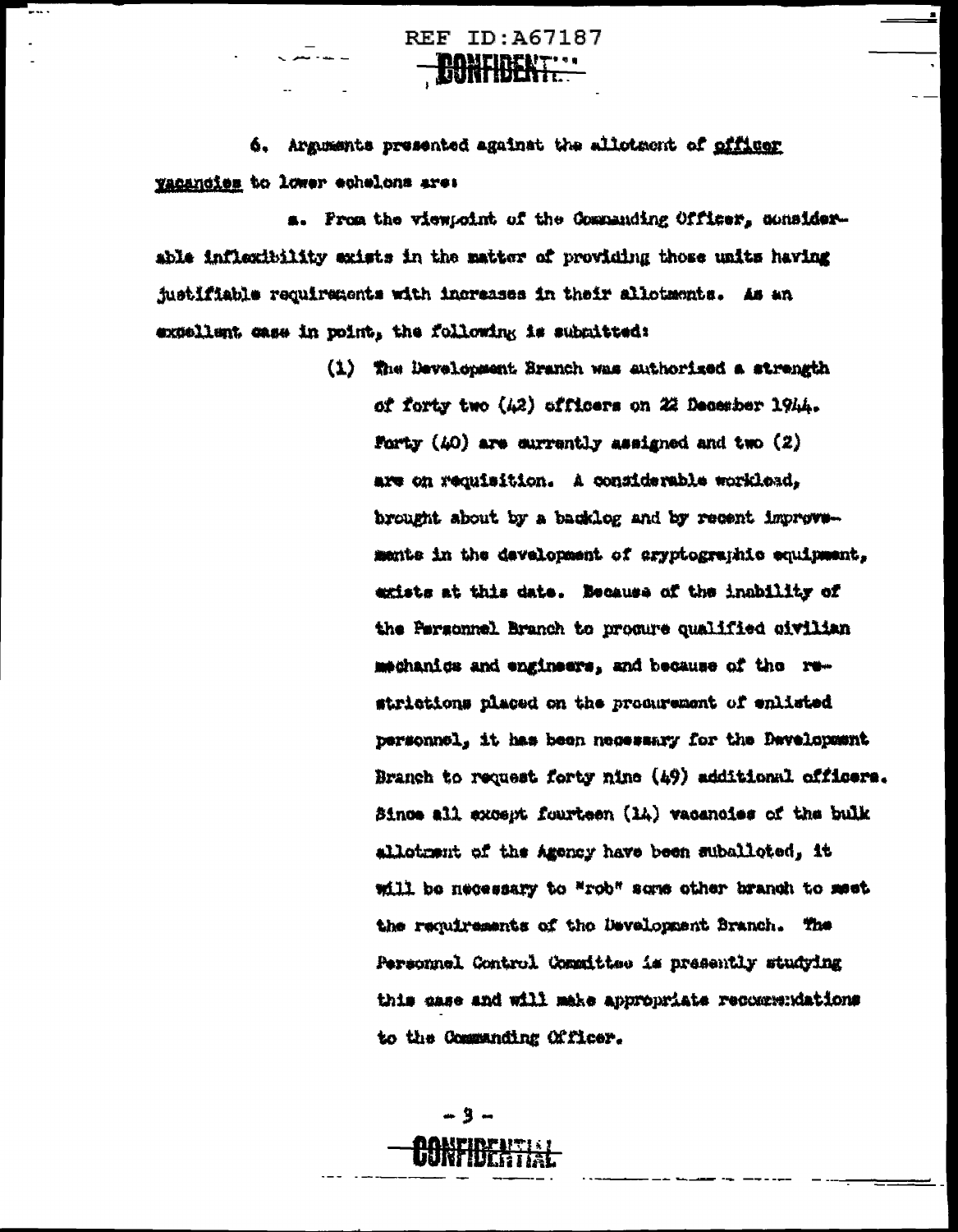**REF ID: A67187 PANTIBERTIAL** 

b. Improper utilisation of personnel is encouraged. Those units whose allotments are in excess of thair true requirements may have cfficers porforming jobs for which qualified civilians are available.

c. Certain branches whose allotments are in excess of their current requirements are tying up vacancies which may be needed in other branches. An examination of Tab "B" will reveal that while some branches are understrength, others, which require additional personnel as indicated in Tab "C", are up to authorized strength and are justifying requests for more officere.

d. The fact that the Signal Security Agency is currently understrength in officers can be traced to the "tying up" of vacancies by those branches which do not currently need them. The increased workloads and new missions assured by other branches stight indicate that a request for an increased bulk allotment should be placed with the Assistant Chief of Staff, G-2. Since the Agency as a whole is understrength, the placing of such a request would be entirely impractical.

7. Arguments presented in favor of suballoting officer grades to subordinate units are:

a. Opportunities for promotion seen more apparent to individual officers. As long as branches have large quotas of unused captaincies, majorities, etc, morale is favorably affected.

b. The suballocation of grades affords the Branch Chiefs the knowledge that grado vacancies exist to cover those officers whom they may recommend for promotion.

5. The suballocation of grades is a control on officer promotion in that the higher grades are spread throughout the organisation. Accumulations of high grades in one or two branches are prevented.

**.** - <del>Jonfielntia</del>l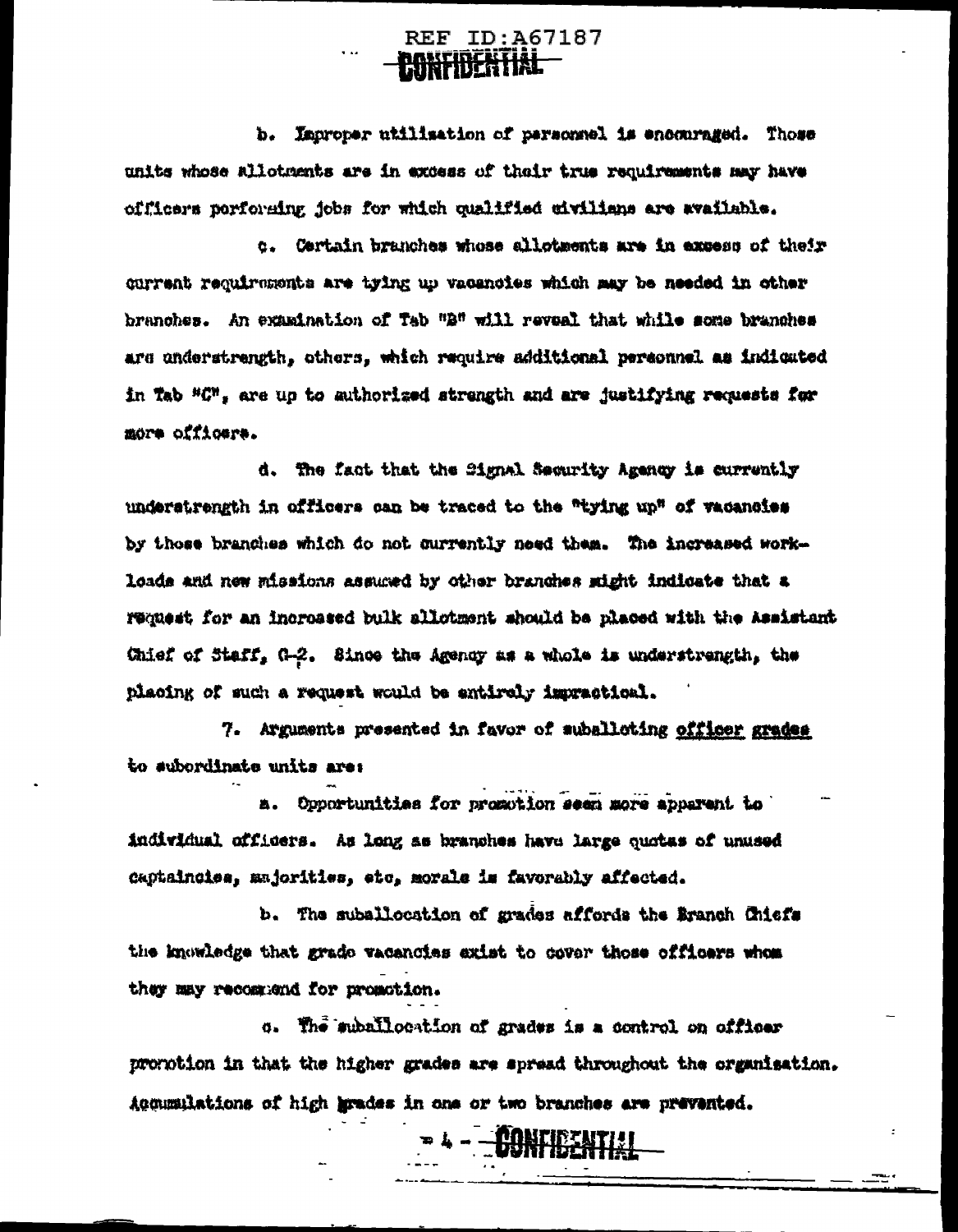## REF<sub>od</sub>D: 267187

8. Arguments presented against the policy of suballoting officer grades to subordinate units arez

a. The allocation oi' a block of officer grades to a branch invites the leas conservative Branch Chiefs to reconmend for promotion officers who barely meet the minimum requirements for promotion.

b. When, in the opinion of the Commanding Officer, an officer is deserving of promotion, the Commanding Officer will withdraw an appropriate grade from some other subordinate unit to cover the promotion if no such vacancy exists in the recommended officer's branch. The effect of losing a grade vacancy in the branch from which the grade is withdrawn is moat undesirable and undermines confidence in the tables of allotments.

c. The suballotment of grades discourages the assignment to the Signal Security Agency of well qualified officers in the grade of captain and above. With an allotment of grades at his disposal, each Branch Chief is desirous of promoting from within his own organization. The' policy of promoting from within ie sound, but only when applied at Agency level and only when it does .not preclude the assignment *of* well qualified officers to the Agency.

d. The suballotment of grades causes a "tie-up" in the promotion policy in that certain officers occupy positions which have been assigned grades higher than those actually held by the officers. Reference is made to Tab  $"B"$ . In many instances, they will not meet the requirements for promotion for a year or nore. Therefore, the higher grades are not readily available for other deserving personnel.



 $-5-$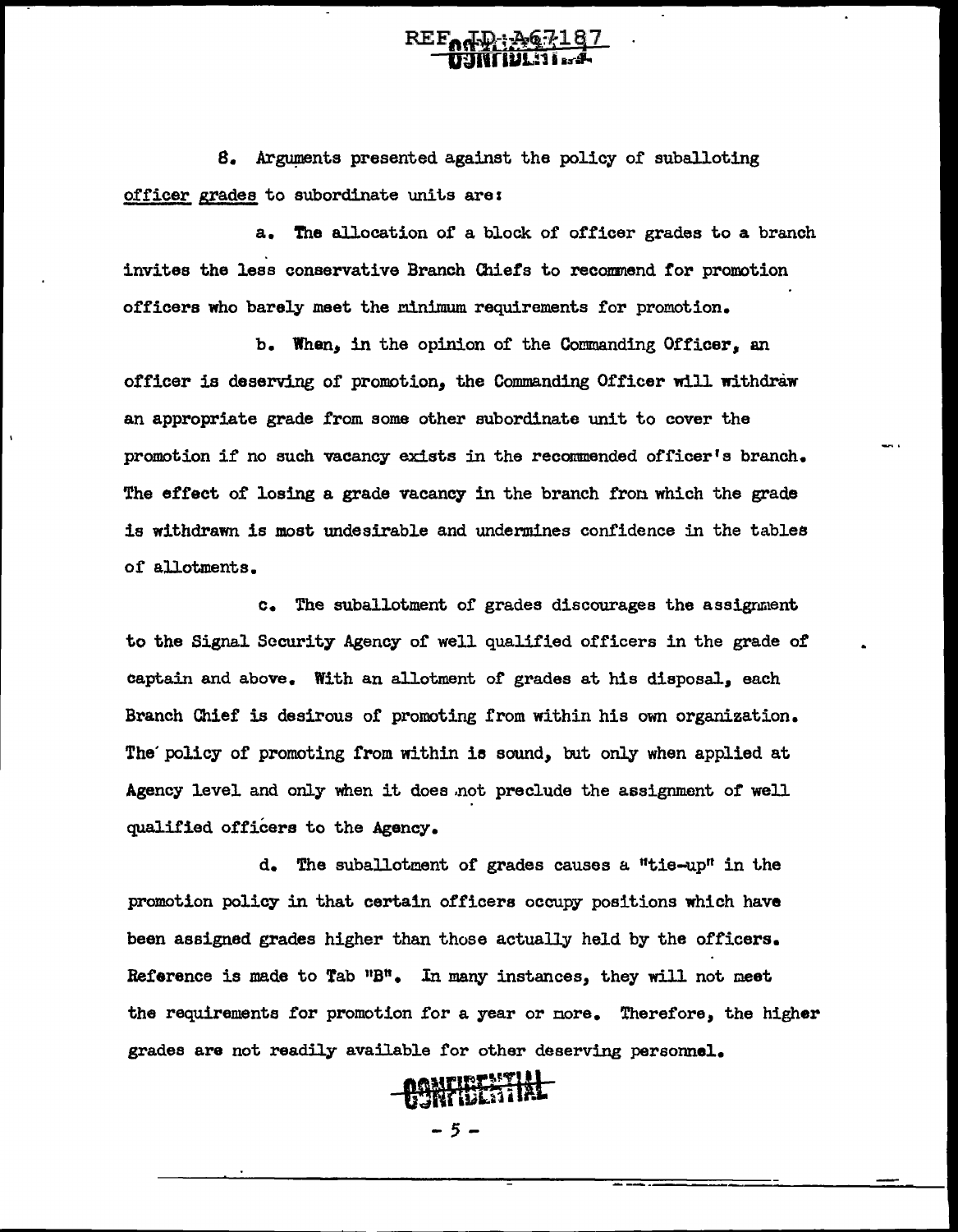**REF ID: A67187 Ganfigential** 

 $\equiv$ 

9. It may be pointed out that both the Military District of Washington and the Office of the Assistant Chief of Staff, G-2, War Department General Staff, are authorised bulk allotments of grades and vacancies. Heither organisation makes suballotments to subordinate units. The Commanding Officer of the Signal Security Agency has expressed his desire to bring the Agency's promotion policy in line with that'of G-2. It is beliaved that the determination as to whether or not officer grades should be suballoted to subordinate units should definitely be considered as a phase of the promotion policy.

10. From the arguments presented above, it is concluded that:

4. The personnel authorisation of 22 December 1944 has not been completely successful in providing an adsquate distribution of officer vacancies or providing internal alignment of grade allocations for the promotion of officers.

b. An allotment of officer vacancies to the operating branches and to the Second Signal Service Battalion should be made, but a substantial nusber of vacancies must be withheld by the Communding Officer to meet justifiable future requirements such as those indicated in Tab "C".

d. No allotment of officer grades should be made to the operating branches of the Signal Security Agency. Instead, the bulk allotsent of grades should be held by the Commanding Officer and used. each grade individually, to effect the promotion of any deserving officer within the Agency or to parmit the assignment of any well qualified efficer to the Agency.

F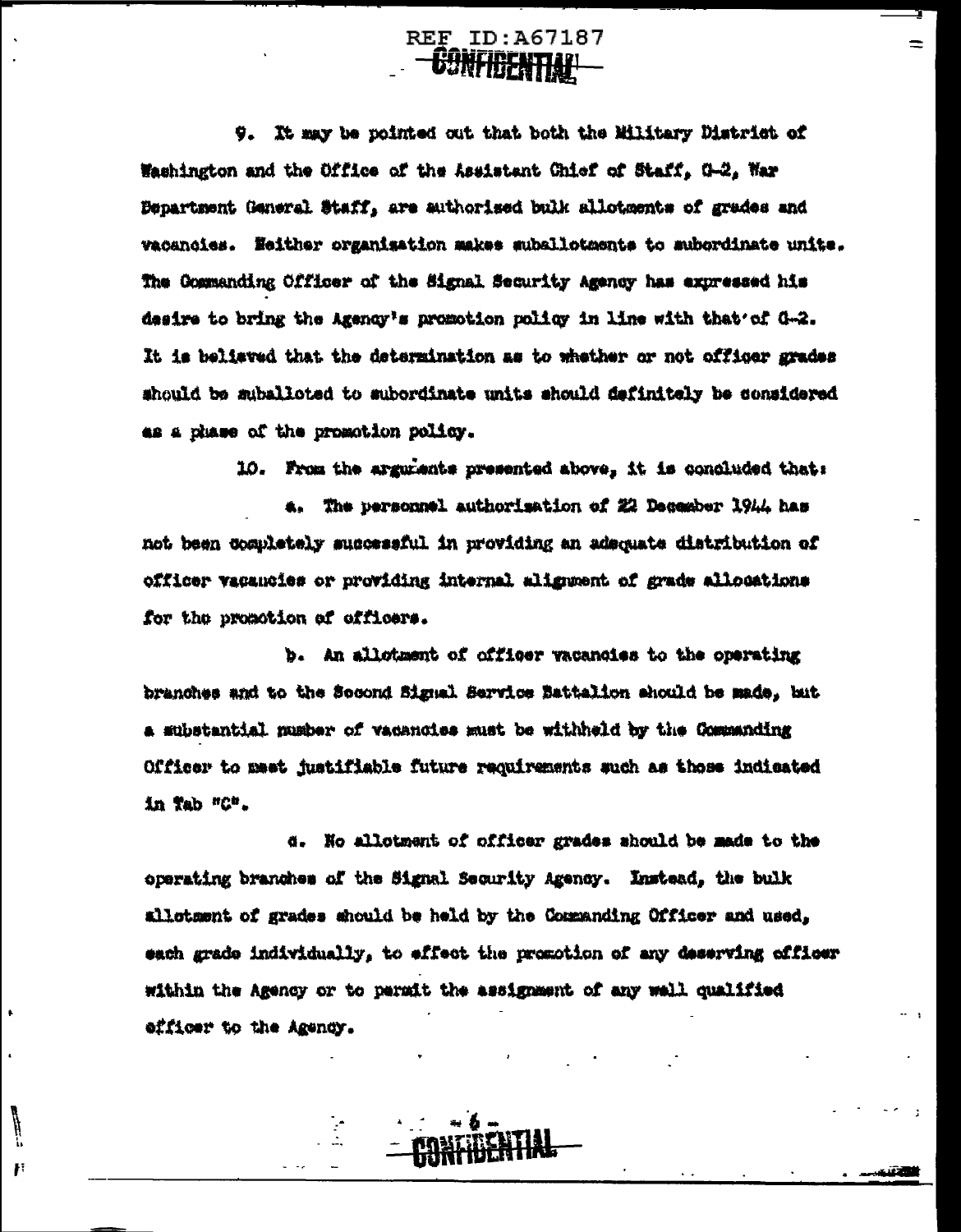d. A study must be conducted to establish an internal alignment of officer positions in order that the Commanding Officer may know the highest grade which may be held by the incumbent of a particular position as compared with all other positions in the Agency.

#### II. MCONTRATIONS.

Tæ

u. It is recommended that:

REF.

a. The Personnel Control Committee prepare for the Commanding Officer a redistribution of officer vacancies, withholding a minimum of fifty (50) to be used upon the recommendation of the Committee, to meet future requirements.

b. The suballotments of officer grades authorized on 22 Destuber 1944 be withdrawn.

e. A fludy of all positions, occupied or to be ecoupied by Sillser personnel, be undertaken by the Personnel and Training Division to determine the maximum grade which the incumbent of each position may attain.

E

 $\Rightarrow$ 

 $\sim 0$ 

4

d. The Chief, Personnel and Training Division determine We availability of grades from the bulk alloteent of the Agency for the nimotion of each officer recommended and for the assignment of any guilfied officer made available to the Agency.

s. The chief of each subordinate unit be informed of the maximum grade which the inquabent of each position in the unit may attain if otherwise qualified for promotion.

f. A bulk allotment of officer grades be made to the Second Bignal Barvice Battalion for suballotment to the monitor stations.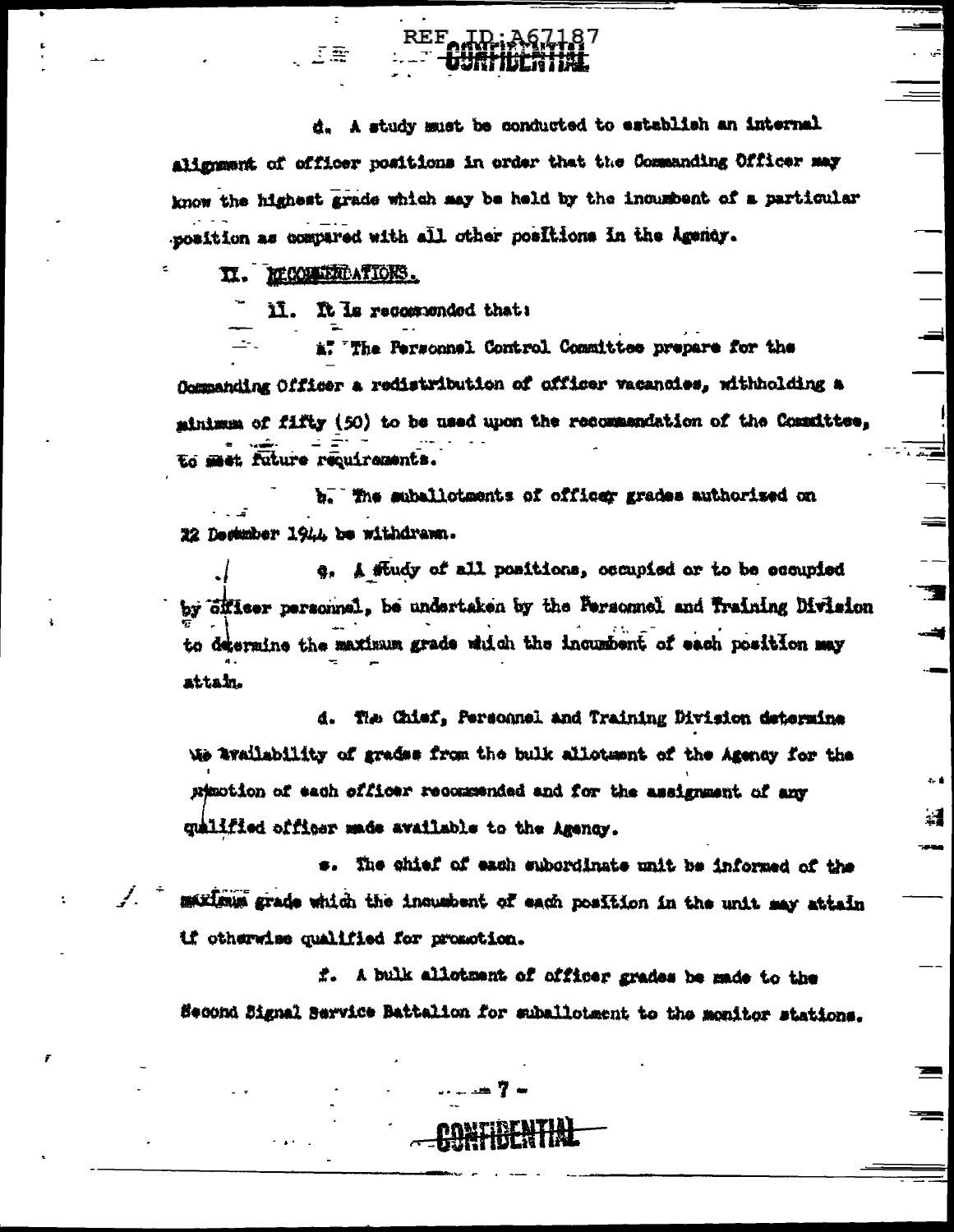**REF ID: A67187 DANTELLY IN THE TELEVISION** 

III. CONCURRINCES.

Clinton B. Allsopp Colonel, Signal Corps<br>Colonel, Signal Corps<br>Chief, Security Division<br>February 1945<br>Extension 241

 $\frac{1}{2}$ 

Harold G. Hayes Colonel, Signal Corps<br>Chief, Intelligence Division<br>February 1945 Extension 311

Karle P. Cook Golonel, Signal Corps<br>Ghief, Operating Services Division<br>February 1945 **Extension 303** 

James E. Slack 1.t / Colonal, Signal Corps Adrinistrative Officer February 1945 **Extension 213** 

Johnston ıΙo It. Celonel, Signal Corps<br>Chief, Personnel & Training Division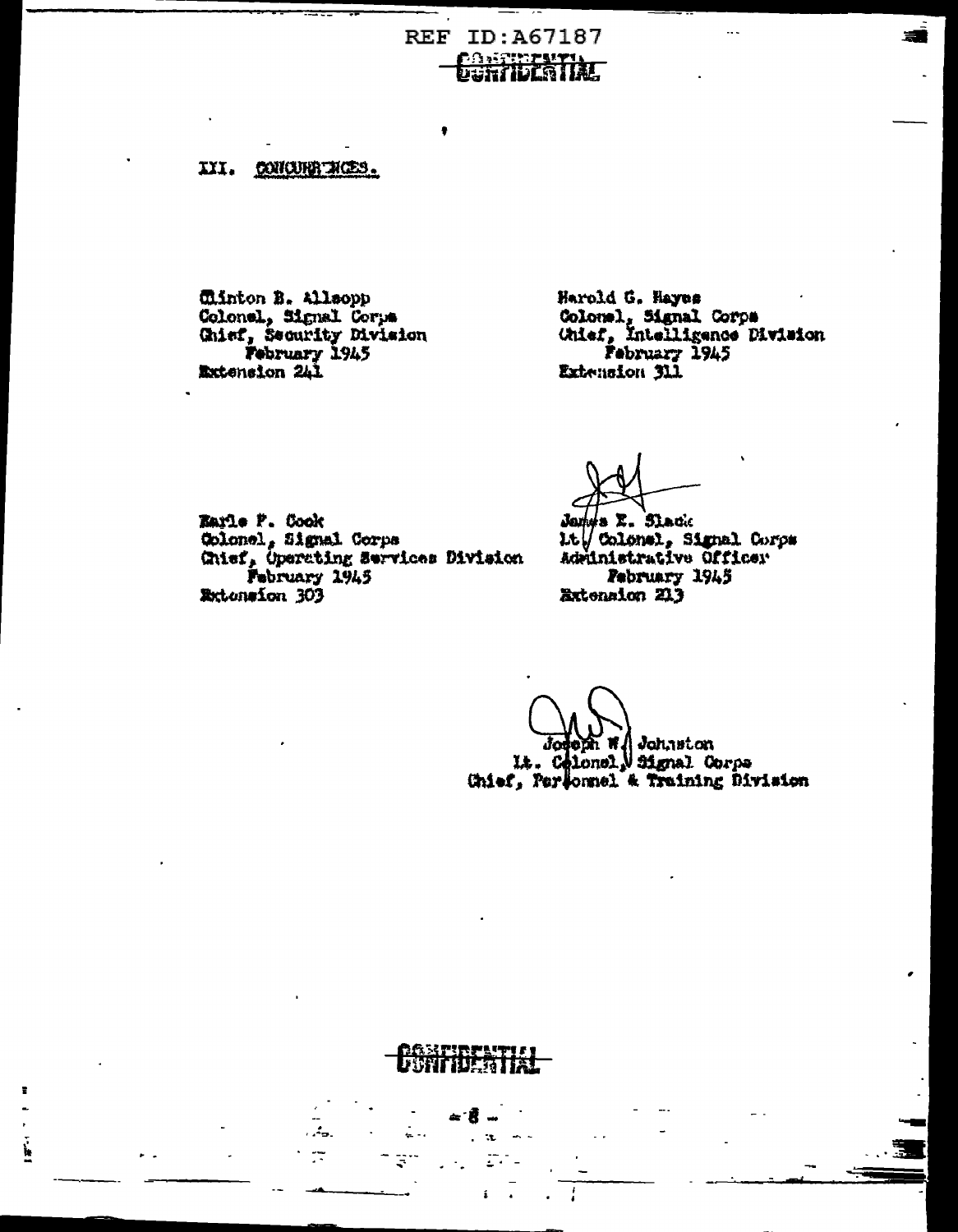# REF ID: A67187

r,

ţ.

COMMISSIONED GRADES AND VACANOTIES

 $\tilde{\zeta}$ 

بدينية ممطا

।<br>‡⊱-

ىپ

÷

Suballoted Within the Signal Security Agency

22 December 1944

|                                    | g                       | $\text{Coker}$ | <u>ය්</u>               |                         | Captain                   | ᇽ                       | ᅽ                |                          |
|------------------------------------|-------------------------|----------------|-------------------------|-------------------------|---------------------------|-------------------------|------------------|--------------------------|
|                                    | Brig                    |                | .<br>부                  | Major                   |                           | $\mathbf{H}$            | ಸ್ಥ              | TOTAL                    |
| <b>Branch</b>                      |                         |                |                         |                         |                           |                         |                  |                          |
| Office of the C.O.                 | ı                       | ı              |                         |                         | T                         |                         | ı                |                          |
| Control Office                     |                         |                | $\mathbf{I}$            | 1                       |                           | ı                       |                  | 4<br>3                   |
| Adm Office, AHS                    |                         | $\overline{1}$ |                         | 4                       | 3                         | 9                       | 7                | 24                       |
| Hq, 2d Sig Sv Bn                   |                         |                |                         | $\overline{\mathbf{c}}$ | 4                         | 5                       | 5                | 16                       |
| Chief, P/T Div                     |                         | ı              |                         | 1                       |                           |                         |                  | $\boldsymbol{z}$         |
| Personnel Br                       |                         |                | ı                       | $\overline{\mathbf{c}}$ | 6                         | 9                       | 7                | 25                       |
| Training Br                        |                         |                | $\overline{1}$          | $\overline{1}$          | 4                         | $\ddot{\mathbf{6}}$     | 9                | 21.                      |
| Chief, Op Svs Div                  |                         | J.             |                         |                         |                           |                         |                  | ${\bf 1}$                |
| Communications Br                  |                         |                | ı                       | $\frac{5}{1}$           | 7                         | 13                      | 13               | 39                       |
| Laboratory Br                      |                         |                |                         |                         | ر<br>9                    | $\overline{\mathbf{z}}$ |                  | $\boldsymbol{7}$         |
| Machine Br                         |                         |                |                         | 4                       |                           | 21.                     | 35               | 70                       |
| Supply Br                          |                         |                |                         | $\overline{z}$          | 4                         | $\overline{\mathbf{3}}$ | 2                | 12                       |
| Chief, Security Div                |                         | $\mathbf{I}$   | ユユユエエクエ                 |                         |                           |                         |                  | $\boldsymbol{z}$         |
| Prot. Security Br                  |                         |                |                         |                         | 4                         | 5                       | $\boldsymbol{z}$ | 15                       |
| Cryptographic Br                   |                         | J              |                         | 392                     | 24                        | 35                      | 43               | 117                      |
| Development Br                     |                         |                |                         |                         | $\overline{7}$            | 16                      | 16               | 42                       |
| Chief, Intelligence Br             |                         | 1              |                         | $\mathbf{I}$            |                           | ı                       | 1                | $\overline{\phantom{a}}$ |
| Language Br                        |                         |                | 1                       | $\mathbf{I}$            | $\frac{1}{2}$             | 21                      | 61               | 86                       |
| Military Crypt Br                  |                         | 1              | $\mathbf{I}$            | $\overline{\mathbf{3}}$ | 14                        | 35                      | 29               | 83                       |
| General Crypt Dr                   |                         |                | $\mathbf{L}$            | $\mathbf{l}_+$          | 13                        | 20                      | 15               | 53                       |
| T/A & Control Br                   |                         |                | $\mathbf{I}$            | $\overline{c}$          | 5                         | 25                      | 36               | 69                       |
| I & L Branch                       |                         |                | $\overline{1}$          | 2                       | 4                         | 6                       |                  | 16                       |
| Reserve Pool                       |                         |                | $\overline{1}$          |                         |                           | $\mathbf{I}$            | و<br>چ           | 74                       |
| (Not allocated)                    |                         |                |                         |                         |                           |                         |                  |                          |
| <b>TOTAL</b>                       | $\overline{\mathbf{1}}$ | ह              | 豇                       | $\overline{50}$         | $\overline{\mathtt{115}}$ | 234                     | 297              | 726                      |
| 2d Sig Sv Bn                       |                         | ı              | $\overline{\mathbf{z}}$ | 7                       | 24                        | 43                      | 47               | 125                      |
| (excluding Hq at AHS,              |                         |                |                         |                         |                           |                         |                  |                          |
| including all field                |                         |                |                         |                         |                           |                         |                  |                          |
| stations)                          |                         |                |                         |                         |                           |                         |                  |                          |
|                                    |                         |                |                         |                         |                           |                         |                  |                          |
| TOTAL<br>Signal Security<br>Agency | 1                       | 9              | 24                      | 57                      | 139                       | 277                     | 344              | 851                      |

r bere

R.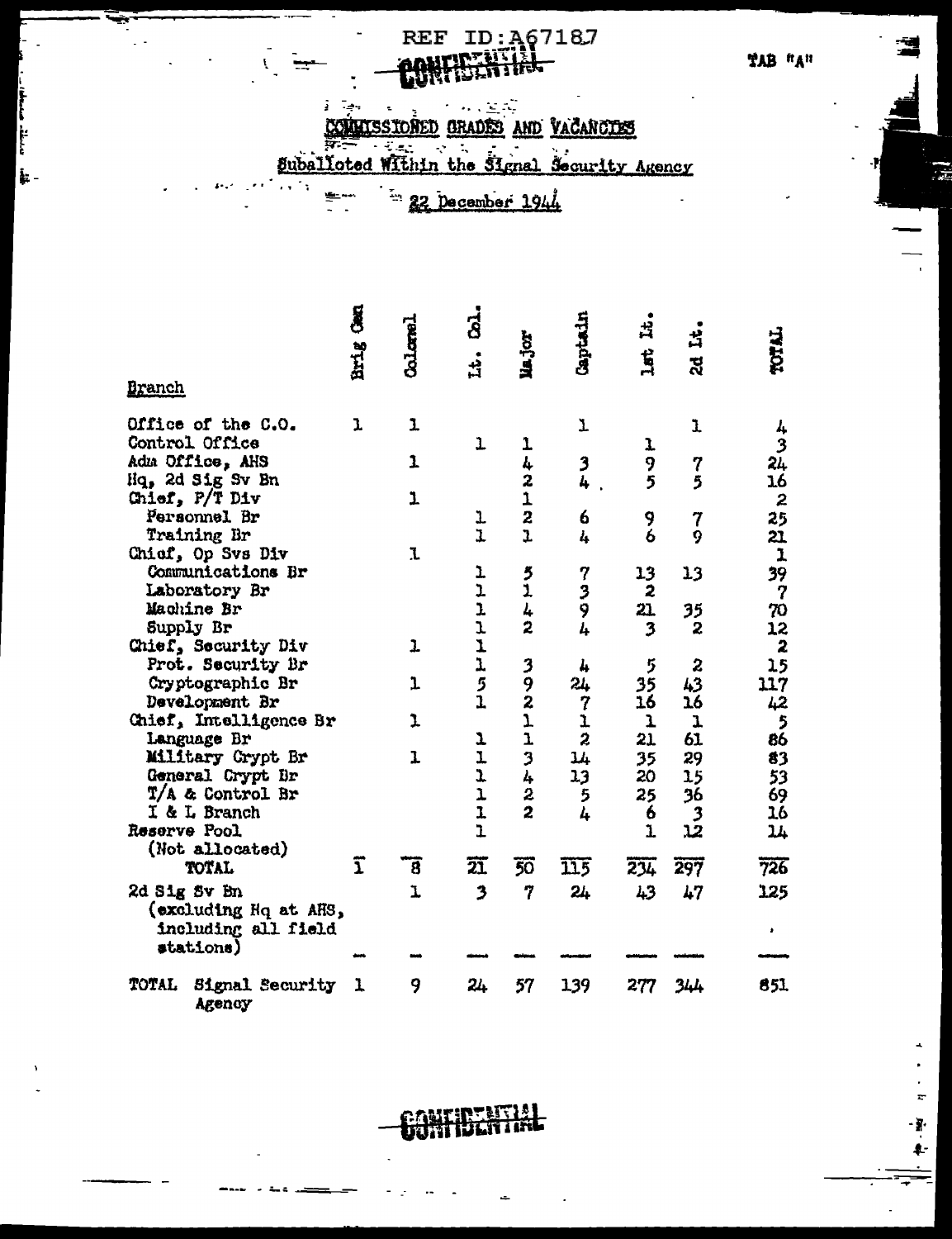**REF ID:A67187** 

∵

### **CONFIDENTIAL**

TAB "B"

### COLPARISON OF AUTHORIZED AND ACTUAL

### OFFICER POSITIONS WITHIN THE SIGNAL SECURITY AGENCY

| <b>BRANCH OR DIVISION</b>                            | <b>AUTHORIZED</b>      | <b>ACTUAL</b>    |  |  |
|------------------------------------------------------|------------------------|------------------|--|--|
|                                                      | $(22 \text{ Dec } 44)$ | $(5$ Feb 45)     |  |  |
| Office of the C.O.                                   | 4                      | 5                |  |  |
| Control Office                                       | 3                      | 4                |  |  |
| Administrative Office, AHS                           | 24                     | 23               |  |  |
| Hq, 2d Sig Sv Bn                                     | 16                     | 17               |  |  |
| Chief, Personnel & Training Div                      | $\mathbf{2}$           | 3                |  |  |
| Personnel Branch                                     | 25                     | 37               |  |  |
| Training Branch                                      | 21                     | 20               |  |  |
| Chief, Operating Services Div                        | $\mathbf{I}$           | $\mathbf{I}$     |  |  |
| Communications Branch                                | 39                     | 34               |  |  |
| Laboratory Branch                                    | $\boldsymbol{7}$       | 7                |  |  |
| Machine Branch                                       | 70                     | 49               |  |  |
| Supply Branch                                        | 12                     | 12               |  |  |
| Chief, Security Division                             | $\boldsymbol{z}$       | $\boldsymbol{z}$ |  |  |
| Protective Security Branch                           | 15                     | 18*              |  |  |
| Cryptographic Branch                                 | 117                    | 91               |  |  |
| Development Branch                                   | 42                     | 40               |  |  |
| Chief, Intelligence Division                         | 5                      | 5                |  |  |
| Language Branch                                      | 86                     | 72               |  |  |
| Military Cryptanalytic Branch                        | 83                     | 65               |  |  |
| General Cryptanalytic Branch                         | 53                     | 47               |  |  |
| T/A & Control Branch                                 | 69                     | 55               |  |  |
| I & L Branch                                         | 16                     | 13               |  |  |
| Reserve Pool (not allocated)                         | 14                     | $\mathbf{I}$     |  |  |
|                                                      |                        |                  |  |  |
| TOTAL                                                | 726                    | 621              |  |  |
| 2d Signal Service Battalion<br>(excluding Hq at AHS, | $125*$                 | 103              |  |  |
| including all field stations)                        |                        |                  |  |  |
| GRAND TOTAL                                          | 851                    | 724              |  |  |

\*2 officers, N.E.I.D., authorized Protective<br>Security Branch from allotment of 2d Sig Sv Bn<br>"Field, Outside Continental U.S."

**CONFIDENTIAL** 

سرسر کا بن

 $\mathbb{E}$